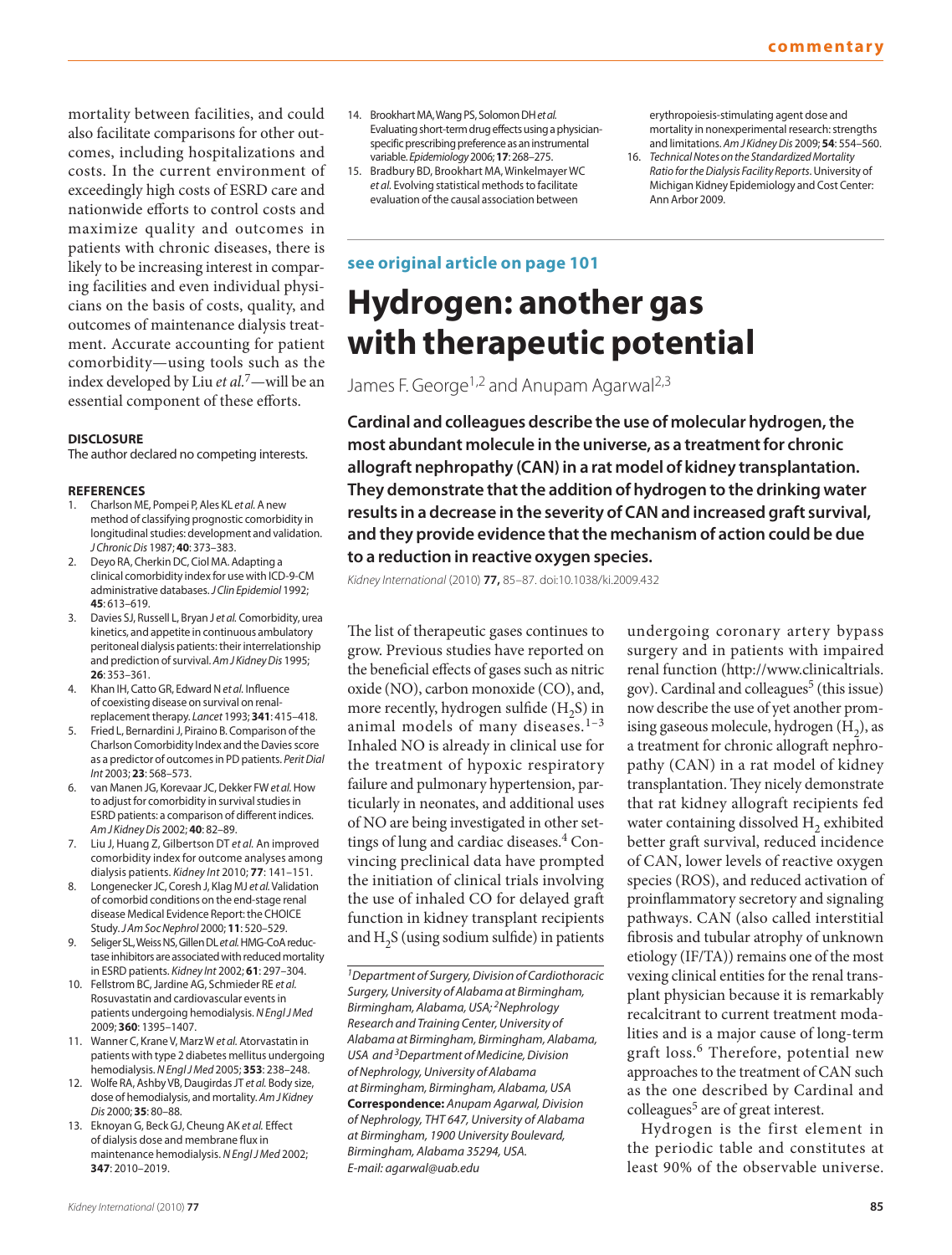

**Figure 1** | **A schematic of reactive oxygen species generation in the mitochondria.** Oxygen radicals are colored red. The potential sites for the neutralizing antioxidant effects of molecular hydrogen are shown. SOD-super oxide dismutase.

Robert Boyle (1671) was the first to produce hydrogen when he dissolved iron in diluted hydrochloric acid. This observation occurred long before it was actually discovered as a distinct gas in 1766 by Henry Cavendish, who originally called it 'inflammable air'; it was later named hydrogen (Greek *hydro*, 'water', and *genes*, ' forming') by Lavoisier, the father of modern chemistry. On earth, free hydrogen is comparatively rare. The majority of hydrogen found on earth is in water and organic compounds. It is highly reactive in the presence of specific catalysts and/or heat. One of the more spectacular examples of its reactivity was shown in 1937 when the zeppelin *Hindenburg*, using hydrogen for lift, ignited and was destroyed in less than a minute in the ensuing conflagration. Therefore, the use of hydrogen as a therapeutic agent is not intuitively obvious. However, recent data have shown that hydrogen can behave as an antioxidant in biological systems because of its ability to reduce ROS.<sup>7</sup> ROS or free radicals, such as the superoxide anion  $(O_2^-)$ , are generated through the leak of electrons to molecular oxygen in the mitochondria during the production of adenosine triphosphate by oxidative phosphorylation (Figure 1). In the normal state, mitochondria generate 2-3 nmol of superoxide anion per minute per milligram of protein,<sup>8</sup> resulting in the generation of the superoxide radical, hydrogen peroxide, and the highly toxic hydroxyl radical. These ROS can be safely reduced to water by superoxide dismutase, catalase, and glutathione peroxidase (Figure 1). During

ischemia – reperfusion injury, which inevitably occurs during organ transplantation, the balance between the generation of ROS and the mechanisms to detoxify them can be upset, resulting in the accumulation of ROS in the tissues, where they quickly react with lipids, proteins, and nucleic acids, causing disordered cellular functions.

 The paper by Cardinal and colleagues $<sup>5</sup>$  is based on the premise that</sup> oxidative stress, resulting from ischemia – reperfusion, is a common pathway of injury in the setting of transplantation and is therefore a significant contributor to the development of CAN. These findings are an extension of the elegant work of Ohsawa and colleagues, who were the first to demonstrate that inhalation of hydrogen gas was an effective antioxidant strategy in cultured neuronal cells and in a model of ischemia – reperfusion in the brain  $invov^7$  These authors also showed that hydrogen gas was capable of rapidly diffusing through membrane compartments, gaining ready access to the cytosol, mitochondria, and nucleus and reducing hydroxyl radicals (·OH; the strongest of oxidant species in living cells) but did not appear to compromise essential homeostatic mechanisms dependent on ROS.<sup>7</sup> Cardinal and colleagues $5$  show that the administration of water containing dissolved hydrogen results in (1) a sustained increase in the levels of hydrogen in the kidney and serum, without any accumulation over time; (2) improved kidney allograft function over a 60-day follow-up

period; (3) a decrease in several markers of inflammation, including graft-infiltrating cells, proinflammatory cytokines, and mitogen-activated protein kinase activation; and (4) decreased levels of lipid peroxides and peroxynitrite in the tissues.

 A variety of other gases, such as NO, CO, and  $H_2S$ , are considered poisonous in large amounts but, in smaller concentrations, have antioxidant properties or are involved in physiological functions. Given previous data, the interpretation that the beneficial effects of  $H_2$  in a kidney transplant model are a result of antioxidant properties of the element is reasonable and likely. However, this may not be the sole explanation, and other as-yet undefined mechanisms may be involved. The presence of basal levels of H<sub>2</sub> indicates one or more endogenous sources, suggesting that it plays a physiological role. Precedent for this possibility can be easily found in other gas-generating systems. CO, which is endogenously generated during the degradation of heme by the heme oxygenase enzyme system,<sup>9</sup> was previously thought of exclusively as a toxic gas. It is now understood that CO, which also has beneficial effects in inflammation and oxidative stress, plays a physiological role and participates in several signaling pathways known to modulate inflammation. 2 In fact, several clinical trials using inhaled CO are ongoing, including one in kidney transplant recipients. NO has attracted the most attention because of its involvement in cardiovascular biology, blood pressure regulation, and kidney and vascular function. NO is generated from arginine by nitric oxide synthases and has a number of molecular targets, including guanylate cyclase (which CO also targets) and phosphodiesterases.<sup>1</sup> Therefore, given the increasing number of systems in which  $H_2$ is being shown to mediate beneficial effects, and likely, in the future, deleterious ones as well, it is probable that involvement of H<sub>2</sub> in signaling pathways or other physiological functions will be found. The molecular gases,  $H_2$ , NO, and  $H_2S$  are much simpler in structure than many of the drugs in use today. Our knowledge of them will continue to expand, providing an exciting potential for an entirely new class of drugs in the treatment of kidney diseases and end-stage organ failure.